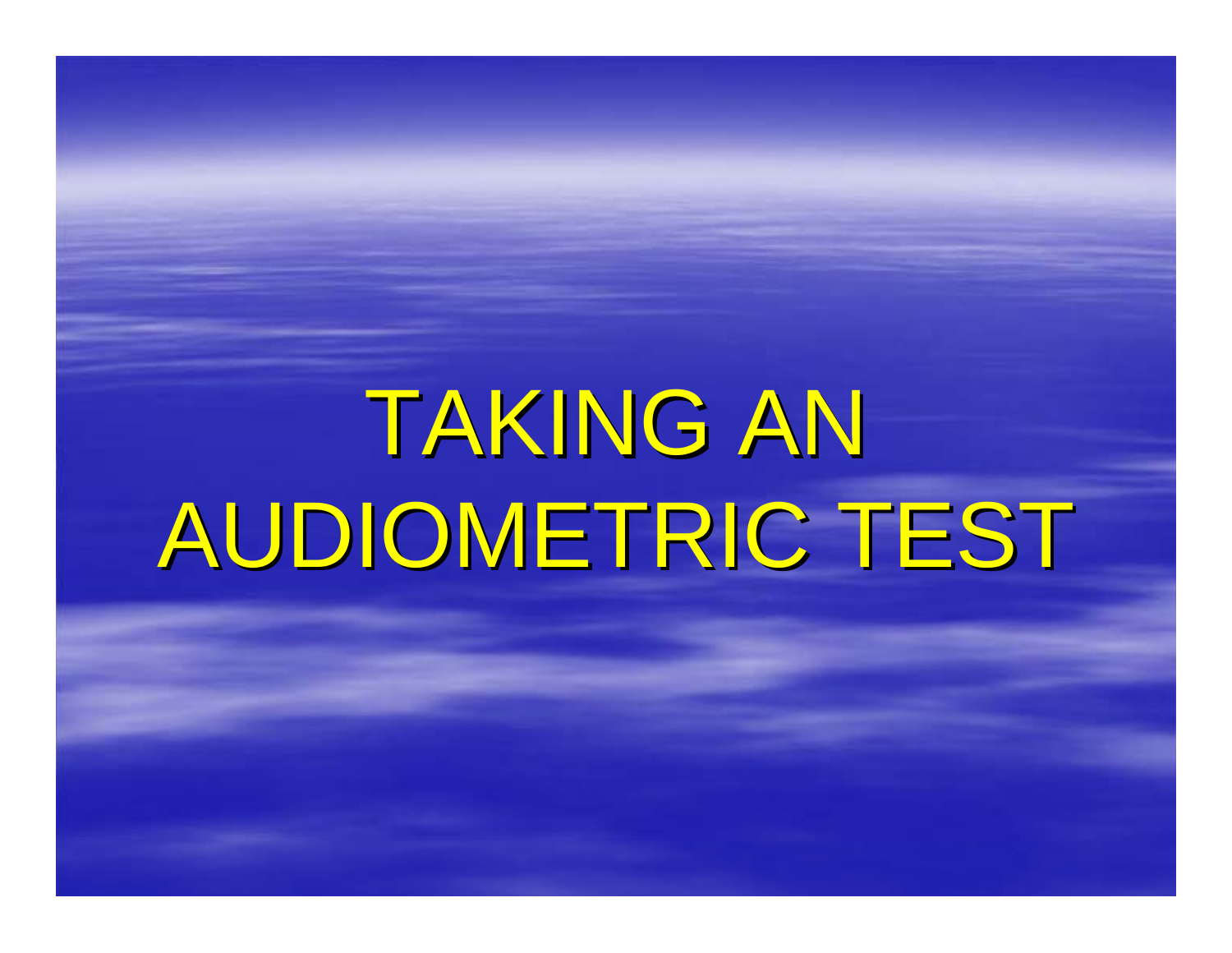## Taking an Audiometric Test Taking an Audiometric Test

- **u** What an audiometric test is
- $\blacksquare$  Why it's important to you
- **What you should expect** – Pre-test examination – Audiometric test
- □ Results – Understanding the numbers  $-$  Translating the numbers



**Benefits**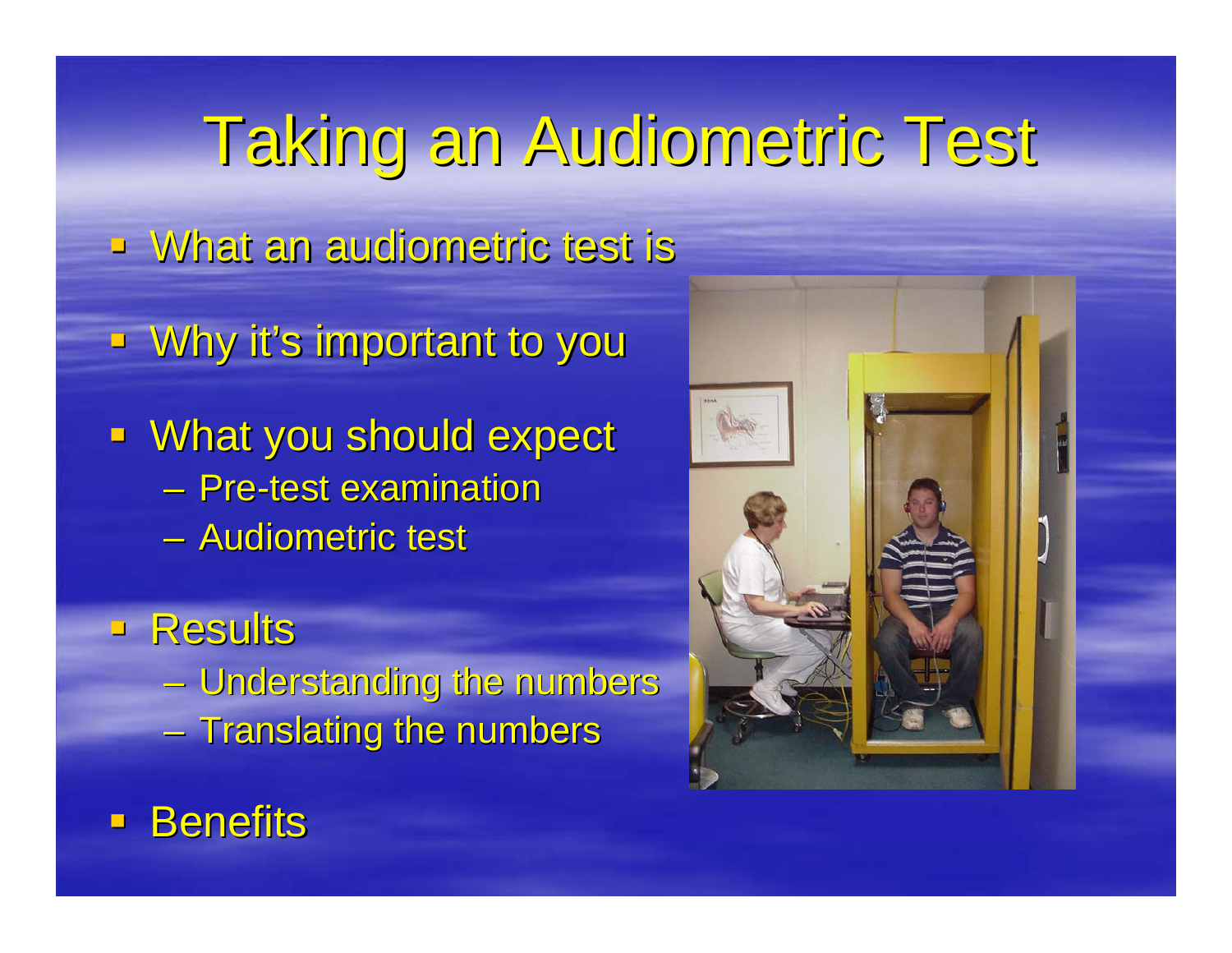#### What an Audiometric Test is

**A test for determining your hearing** sensitivity – <del>Jan Karl II.</del><br>Vyhy tysy – Determines how well you can hear

**E A very useful tool in the hearing** conservation program conservation program - Can identify when your hearing is being compromised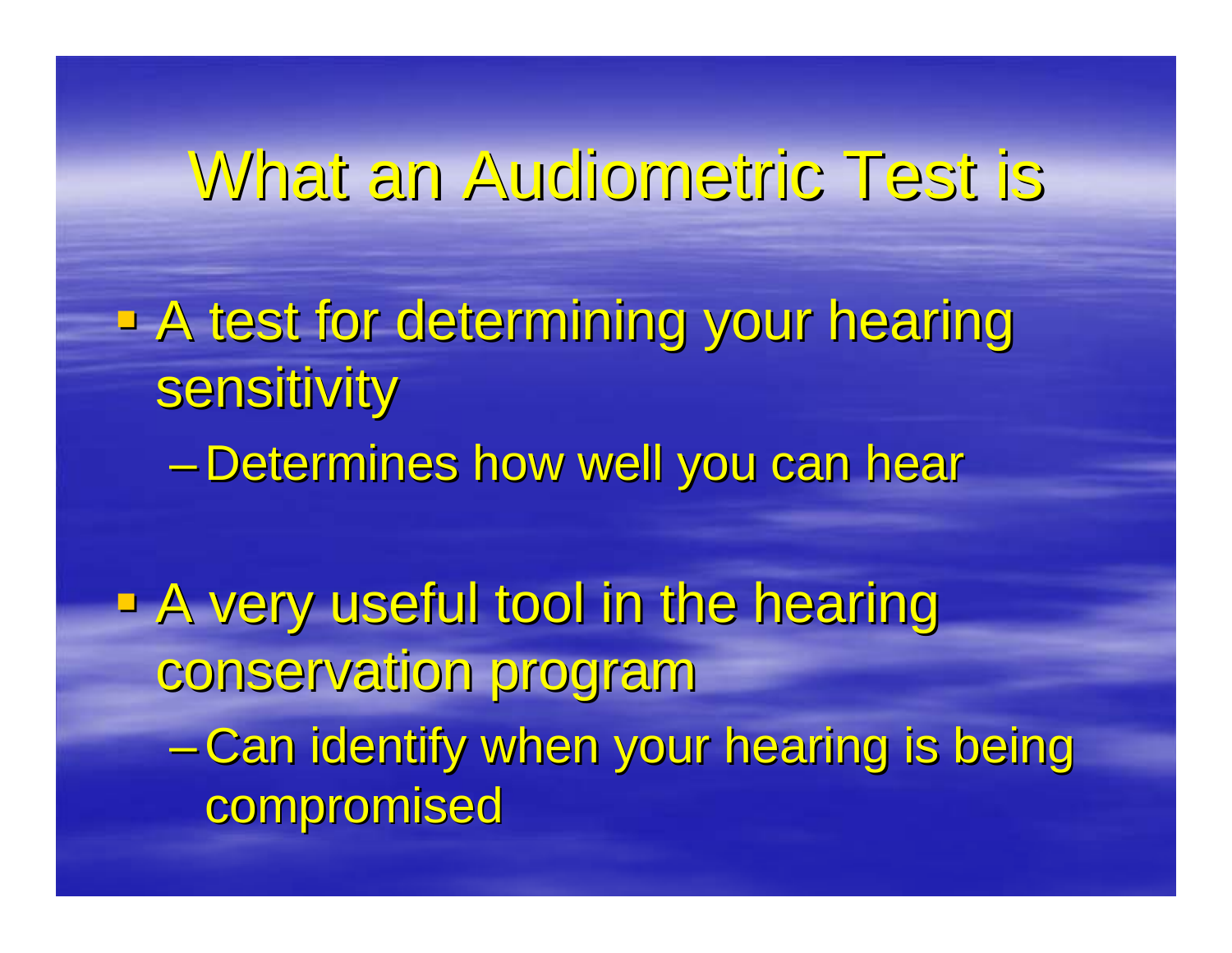# Why It's Important to You It's Important to You

**BAudiometric testing identifies…** 

- Progressive noise-induced hearing losses before they become an impairment
- $\mathcal{L}_{\mathcal{A}}$ – Temporary losses before they become permanent, providing time for remedial steps

u Without regular audiometric testing you may not know your hearing is being compromised until it is too late!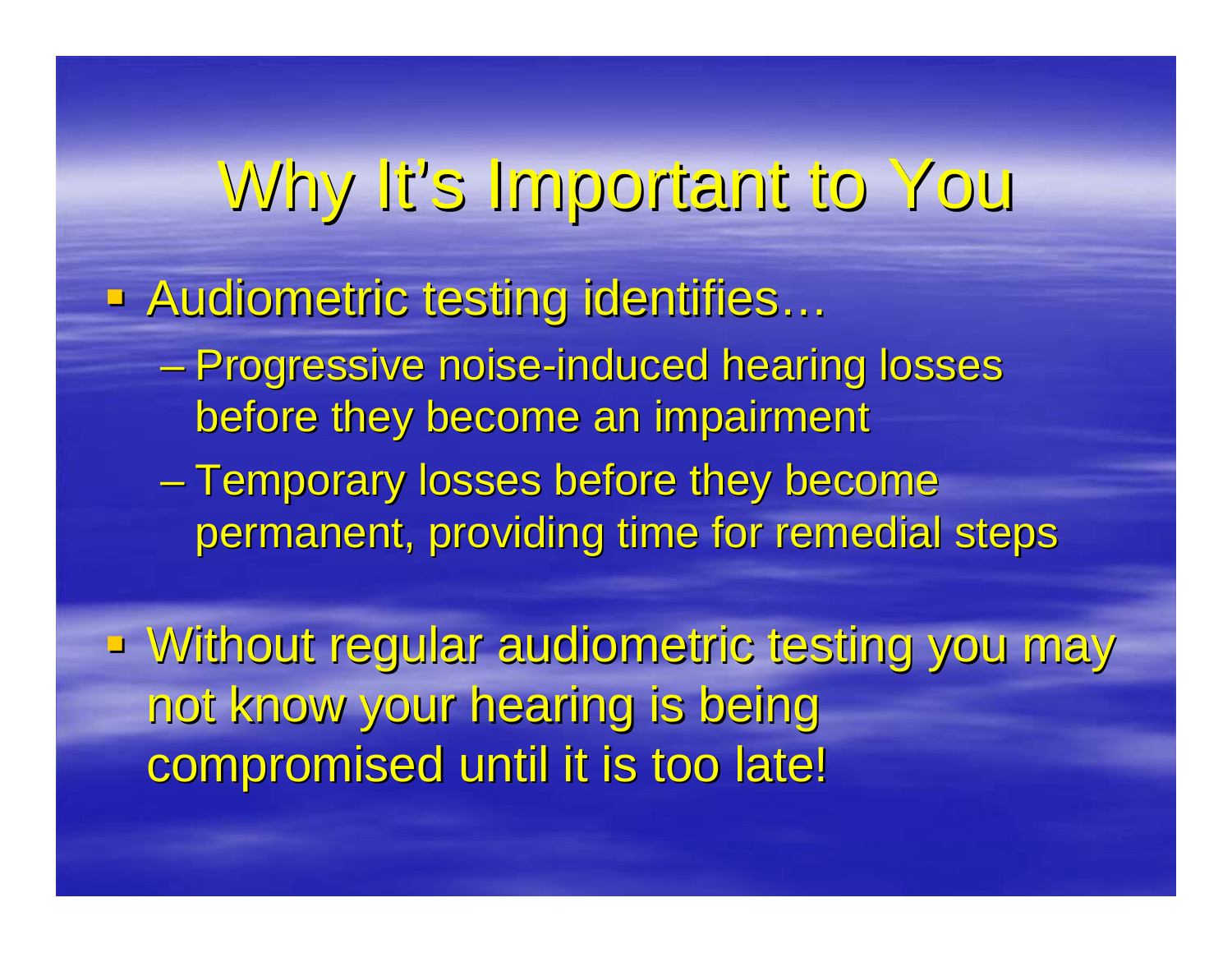# What You Should Expect

#### Pre -test examination test examination

- $\blacksquare$  The examiner will ask you questions as part of the evaluation…
	- Ear, nose, & throat problems such as colds, infections, and congestion?
	- Noisy hobbies or activities?
	- $-$  Time since exposure to loud noise?
- $\blacksquare$  The examiner may also visually check your outer ear canal with an otoscope for...
	- Ear infections
	- Excessive earwax
	- $-$  Obstructions in the ear canal

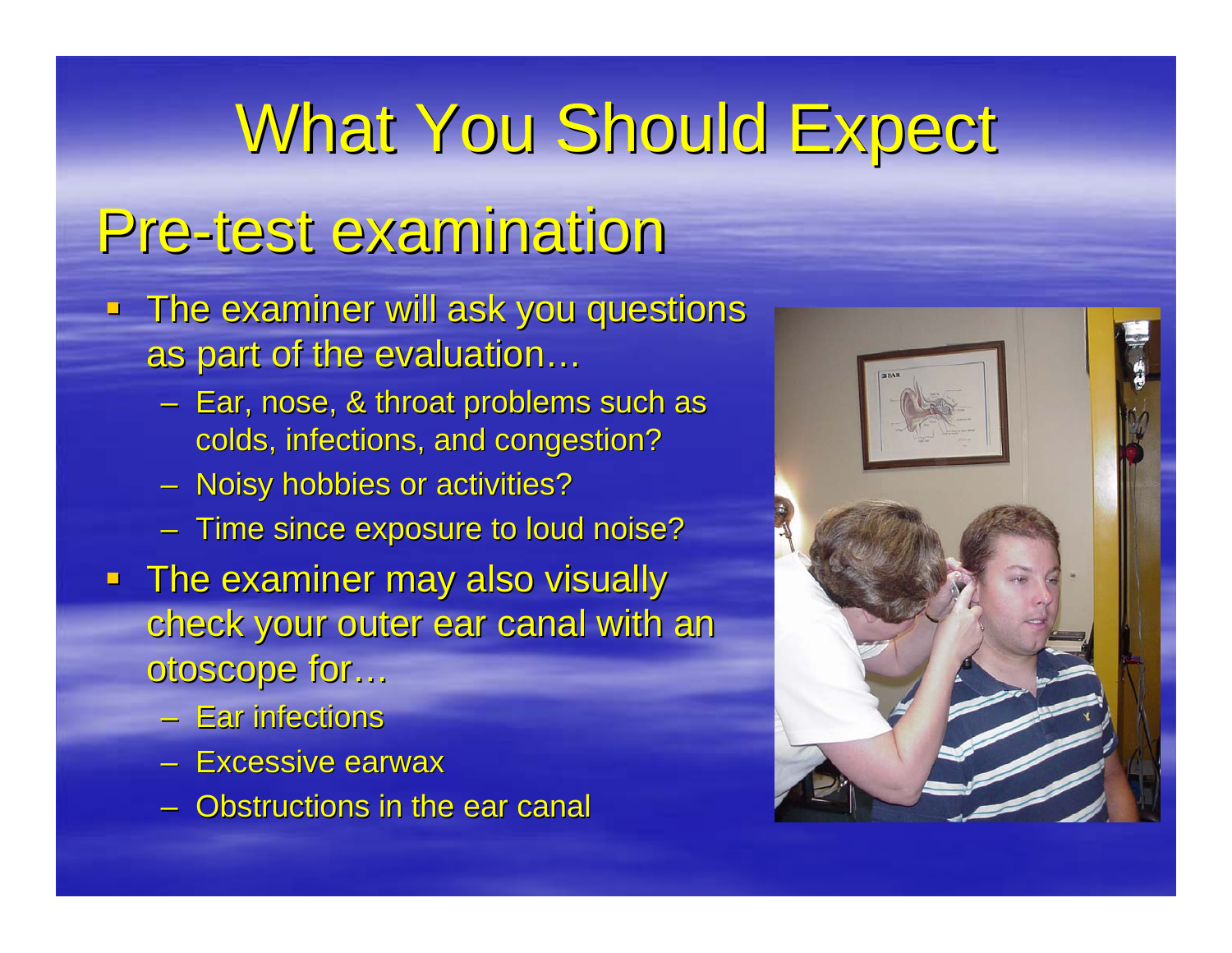# What You Should Expect Audiometric Test

#### **Fig. 2** You will sit in a quiet booth and be equipped with a headset and a signal switch

- **Nou will hear tones of varying** level and frequency
- You will be instructed to depress the signal switch to indicate a tone was heard
- Be honest; don't try to anticipate or intentionally miss a tone, or the test will be invalid



Photo courtesy of NIOSH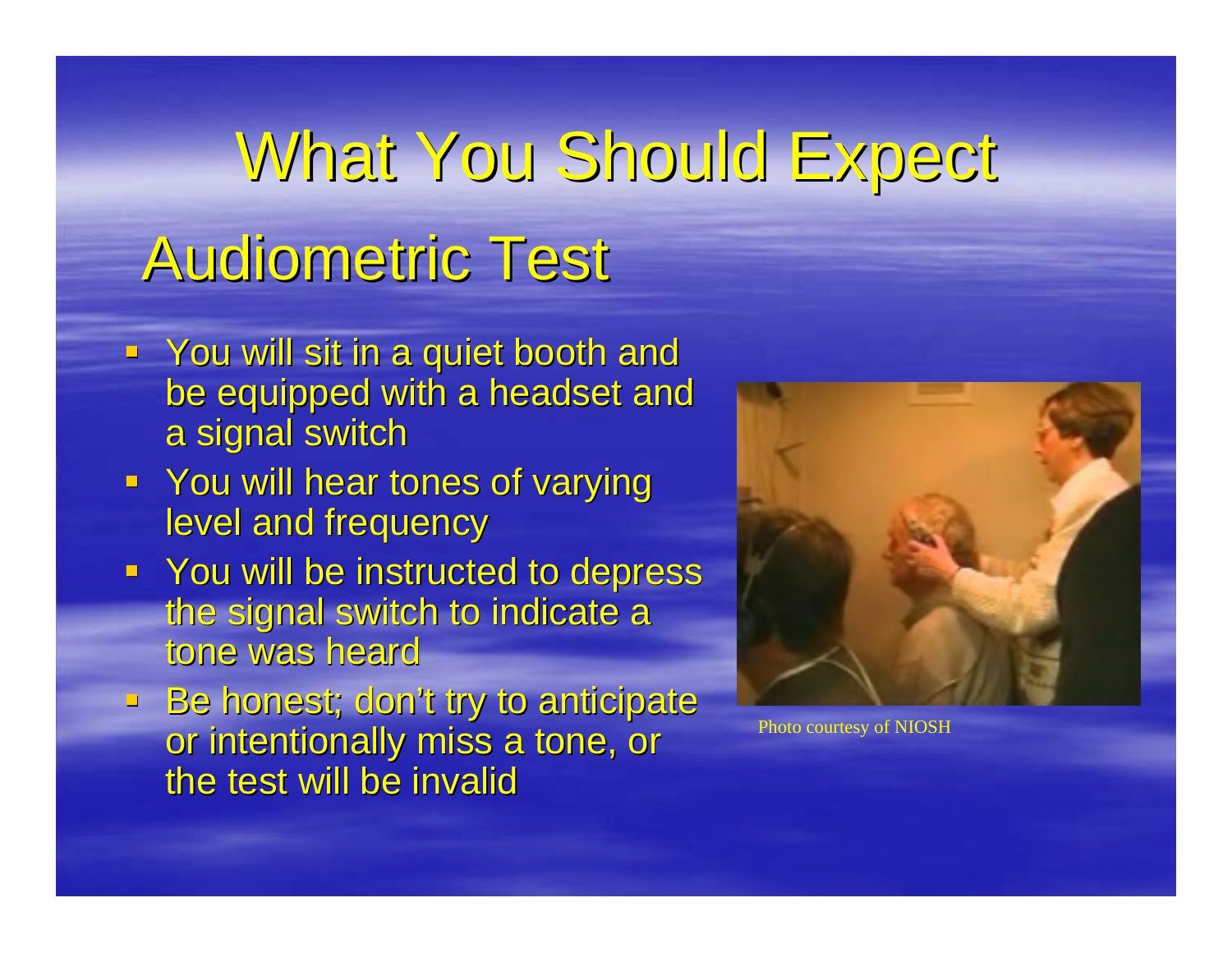## Audiometric Test Results Audiometric Test Results

 Your audiogram will be used to indicate hearing Your audiogram will be used to indicate hearing change

– A Temporary Threshold Shift (TTS)

- **A temporary reduction in hearing due to fatigue of the ear** caused by noise exposure
- $\blacksquare$  Temporary hearing loss  $-$  indicates the potential for  $\,$ permanent loss

 $\mathcal{L}_{\mathcal{A}}$ - A Standard Threshold Shift (STS)

- **A change in hearing sensitivity for the worse relative to** the baseline audiogram
- **An average change of 10 dB or more at 2, 3, and 4 kHz in** either ear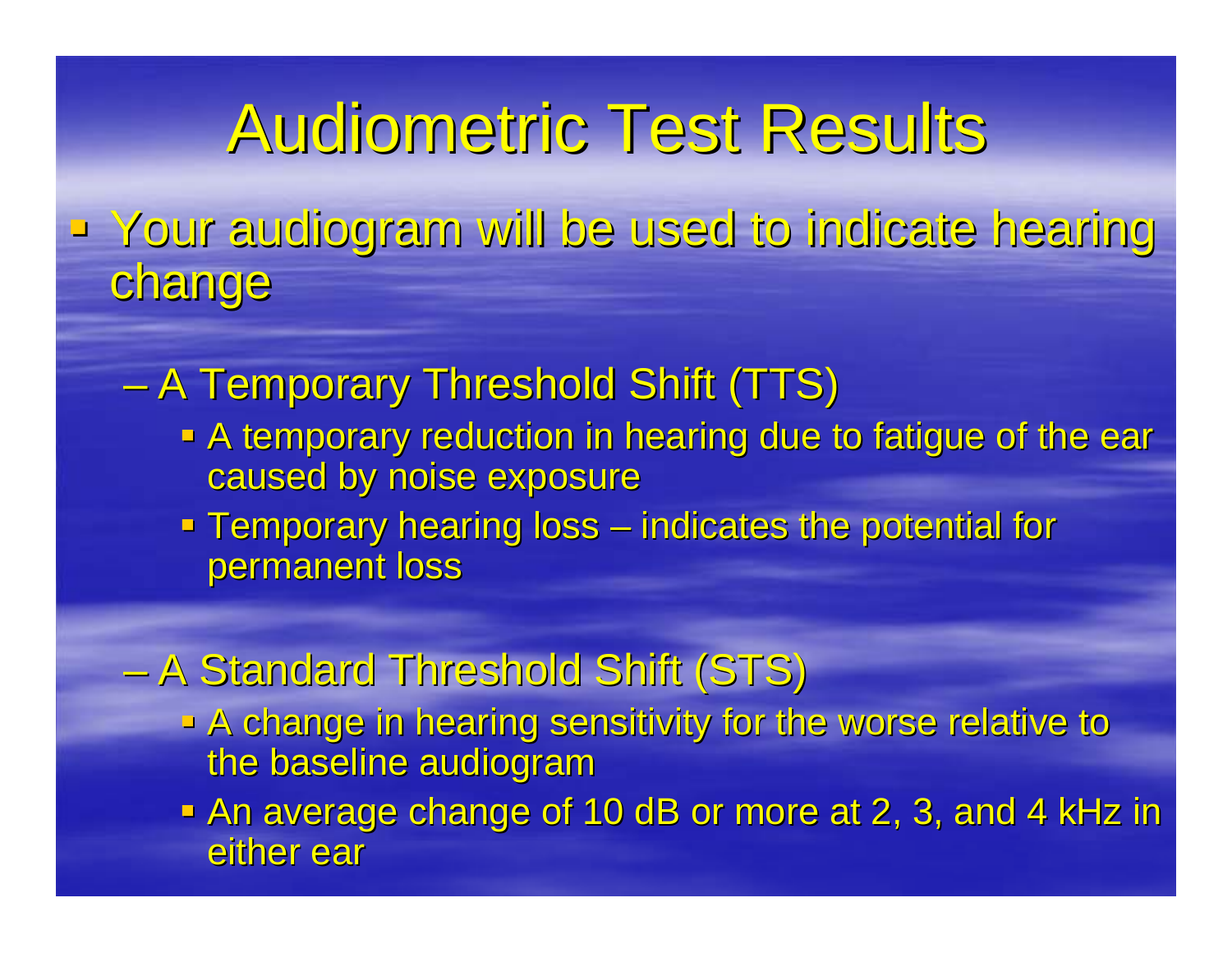#### Audiometric Test Results

• The audiogram (a graph or table of your audiometric test results) will be available to you and your employer

|                | <b>PROBLEM NOW?</b>                                                                                                         | $\Box$ NO                     |                                     |            |            |                 |                   |            | <b>COMMENTS</b>                      |                          |            |            |                          |
|----------------|-----------------------------------------------------------------------------------------------------------------------------|-------------------------------|-------------------------------------|------------|------------|-----------------|-------------------|------------|--------------------------------------|--------------------------|------------|------------|--------------------------|
|                | DO YOU HAVE<br><b>ANY NOISY</b><br>I HOBBIES?                                                                               | $\square$ YES<br>$\square$ NO | IF YES, EXPLAIN                     |            |            |                 |                   |            |                                      |                          |            |            |                          |
|                | IF YES, EXPLAIN<br>$\Box$ YES<br><b>HAVE YOU EVER HAD</b><br>ANOTHER NOISY JOB<br><b>WITH ANOTHER COMPANY?</b><br>D NO      |                               |                                     |            |            |                 |                   |            |                                      |                          |            |            |                          |
|                | COMMENTS:<br>IF YOUR NAME AND SOC. SEC. NO.<br>I WERE PREPRINTED, PLEASE CHECK<br><b>I FOR ERRORS AND MAKE CORRECTIONS.</b> |                               | <b>EMPLOYEE</b><br><b>SIGNATURE</b> |            |            |                 |                   |            | <b>REVIEWERS</b><br><b>SIGNATURE</b> |                          |            |            |                          |
|                |                                                                                                                             |                               | <b>LEFT EAR</b>                     |            |            |                 |                   |            |                                      | <b>RIGHT EAR</b>         |            |            | <b>ANSI 1969</b>         |
| Normal         | 1000<br>500<br>$\bm{0}$<br>$\bm{0}$                                                                                         | 2000<br>5                     | 3000<br>10                          | 4000<br>5  | 6000<br>25 | 8000<br>10      | 500<br>5          | 1000       | 2000<br>$\bf 0$                      | 3000<br>$\mathbf C$      | 4000<br>15 | 6000<br>20 | 8000<br><b>10</b>        |
|                |                                                                                                                             |                               |                                     |            |            | <b>OBICINAL</b> |                   |            |                                      |                          |            |            |                          |
|                | 500<br>1000                                                                                                                 | 2000                          | <b>LEFT EAR</b><br>3000             | 4000       | 6000       | 8000            | 500               | 1000       | 2000                                 | <b>RIGHT EAR</b><br>3000 | 4000       | 6000       | <b>ANSI 1969</b><br>8000 |
| Moderate       | 30<br>35                                                                                                                    | 40                            | 45                                  | 55         | 50         | 40              | 25<br><b>PERS</b> | 30         | 35                                   | 50                       | <b>55</b>  | <b>35</b>  | 30                       |
|                |                                                                                                                             |                               | <b>LEFT EAR</b>                     |            |            |                 |                   |            |                                      | <b>RIGHT EAR</b>         |            |            | <b>ANSI 1969</b>         |
| <b>Extreme</b> | 500<br>1000<br>50<br>55                                                                                                     | 2000<br>70                    | 3000<br>80                          | 4000<br>75 | 6000<br>65 | 8000<br>65      | 500<br>55         | 1000<br>60 | 2000<br>70                           | 3000<br>75               | 4000<br>80 | 6000<br>70 | 8000<br>65               |
|                |                                                                                                                             |                               |                                     |            |            |                 | <b>ODICINAL</b>   |            |                                      |                          |            |            |                          |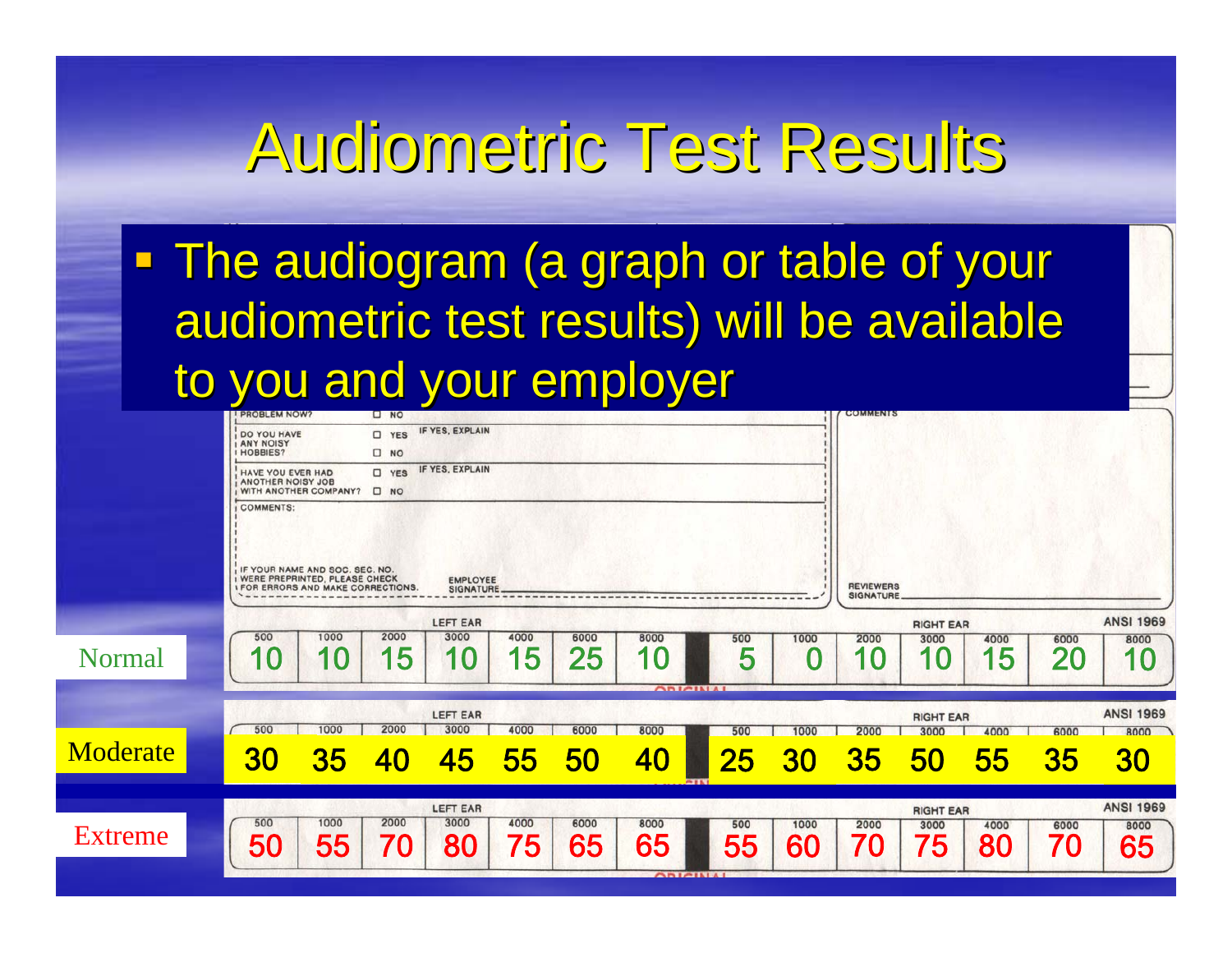# Understanding the Numbers

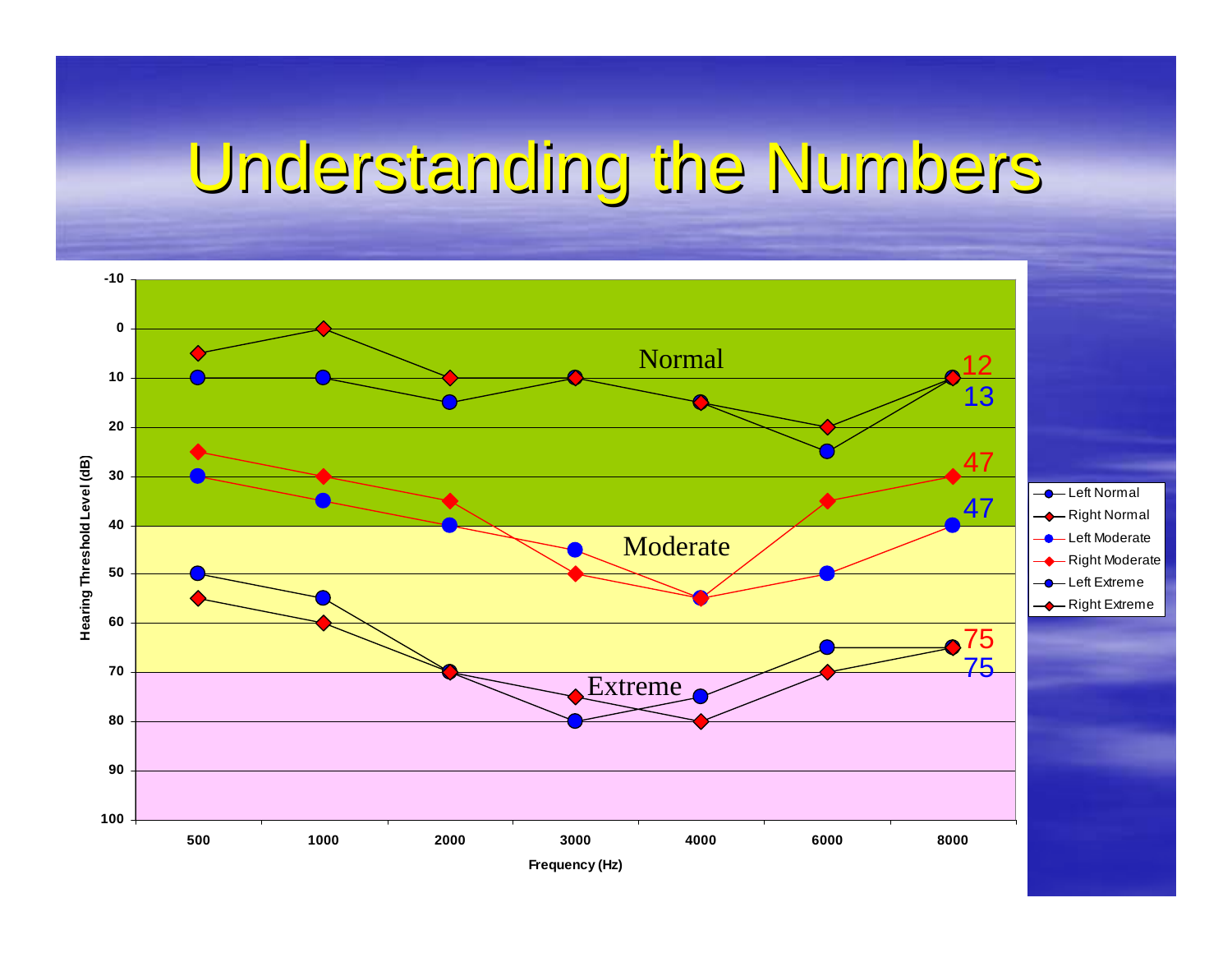# Translating the Numbers Translating the Numbers

| <b>Hearing</b>           | Hearing Loss (dB) | Level                |  |  |  |
|--------------------------|-------------------|----------------------|--|--|--|
| <b>Normal</b>            | 0 to 25           | Whisper              |  |  |  |
| <b>Mild loss</b>         | 26 to 40          | <b>Quiet Speech</b>  |  |  |  |
| <b>Moderate</b>          | 41 to 55          | <b>Normal speech</b> |  |  |  |
| <b>Moderately Severe</b> | 56 to 70          | <b>Loud speech</b>   |  |  |  |
| <b>Severe</b>            | <b>71 to 90</b>   | <b>Shouting</b>      |  |  |  |
| <b>Profound</b>          | $91 +$            | <b>Road drill</b>    |  |  |  |

Impairment re: thresholds based on ANSI 1996

Values are based on an average level of hearing at 2, 3, & 4 kHz in either ear.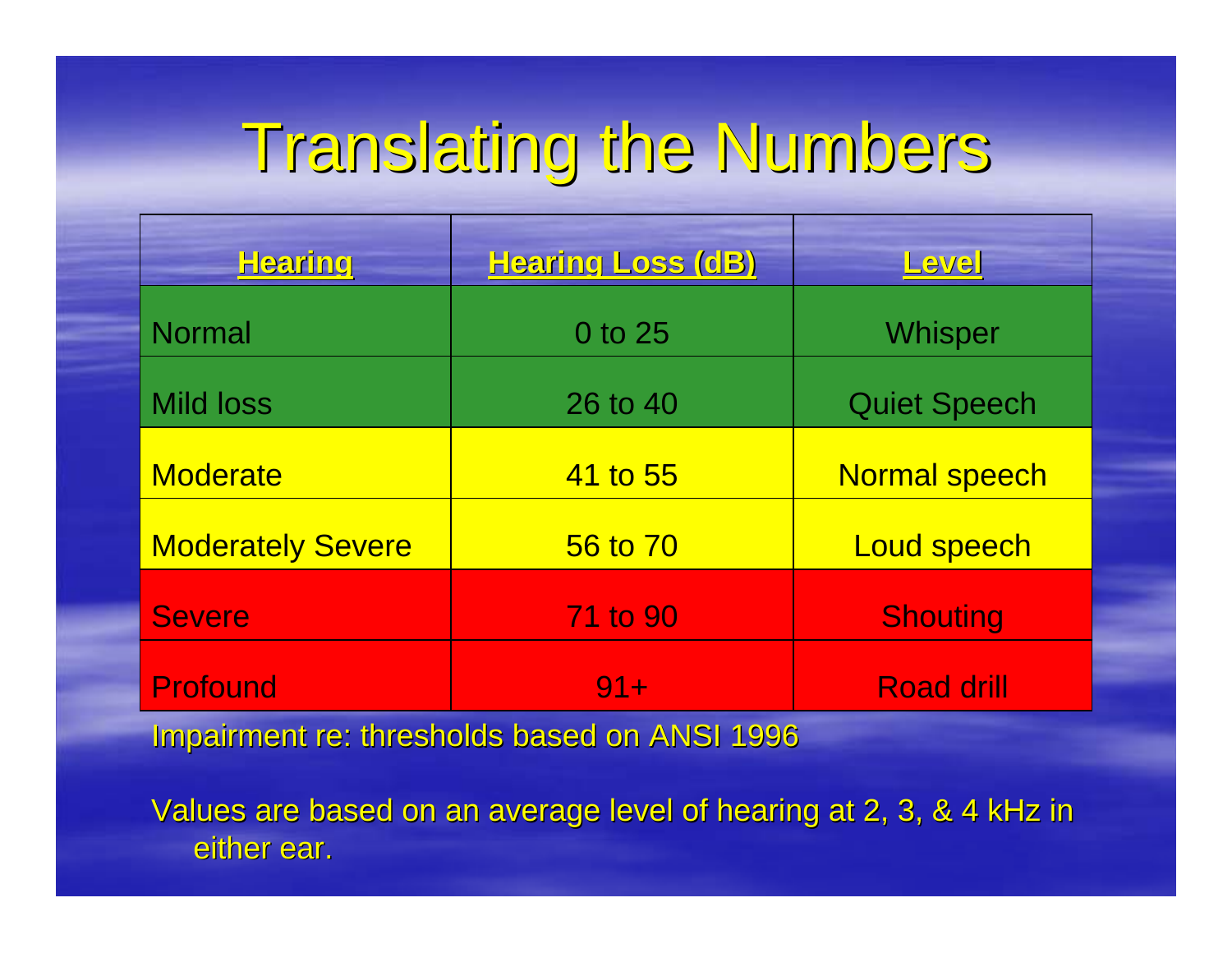# **Benefits of Taking an** Audiometric Test

#### **Preventing the adverse affects**

- Tinnitus – ringing in the ears
- Temporary hearing loss
	- **Shouting to communicate with** others during and after work
- –– Permanent hearing loss
	- **Isolation from loved ones and everyday life**
	- **Permanently handicapped, there is no cure**
	- **Not even hearing aids can restore the quality of life to the** level of natural hearing level of natural hearing
- $-$  Is preventive action required?
	- **Use of proper hearing protection devices**
	- $\textcolor{red}{\bullet}$  Follow up exam with audiologist
	- **Removal from high noise areas**